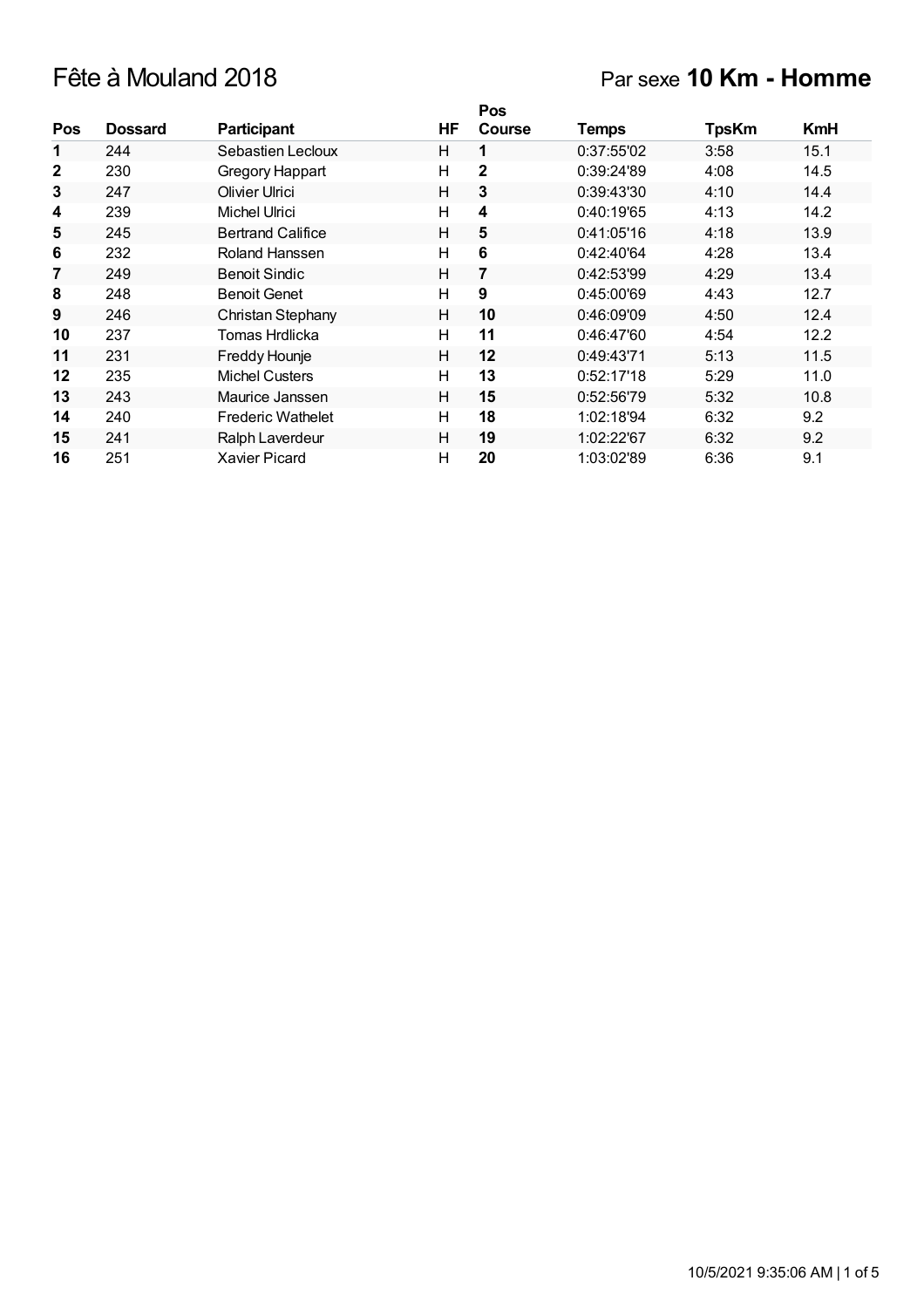# Fête à Mouland 2018 Par sexe **10 Km - Femme**

|                |                |                           |    | Pos           |            |              |            |
|----------------|----------------|---------------------------|----|---------------|------------|--------------|------------|
| Pos            | <b>Dossard</b> | <b>Participant</b>        | ΗF | <b>Course</b> | Temps      | <b>TpsKm</b> | <b>KmH</b> |
| $\mathbf 1$    | 233            | <b>Claudine Fafchamps</b> | F  | 8             | 0:43:28'23 | 4:33         | 13.2       |
| $\overline{2}$ | 236            | Pascale Kramer            | F  | 14            | 0:52:18'74 | 5:29         | 11.0       |
| 3              | 242            | Coralie Crommen           | F  | 16            | 0:56:34'03 | 5:55         | 10.1       |
| 4              | 238            | Sara Rassaerts            | F  | 17            | 1:00:40'91 | 6:21         | 9.4        |
| 5              | 228            | Alix Jossa                | F. | 21            | 1:04:36'65 | 6:46         | 8.9        |
| 6              | 229            | Isabelle Leclercq         | F  | 22            | 1:05:11'10 | 6:50         | 8.8        |
| 7              | 234            | Coraline Gillon           | F  | 23            | 1:06:36'04 | 6:58         | 8.6        |
| 8              | 250            | Carine Coudanne           |    | 24            | 1:11:28'57 | 7:29         | 8.0        |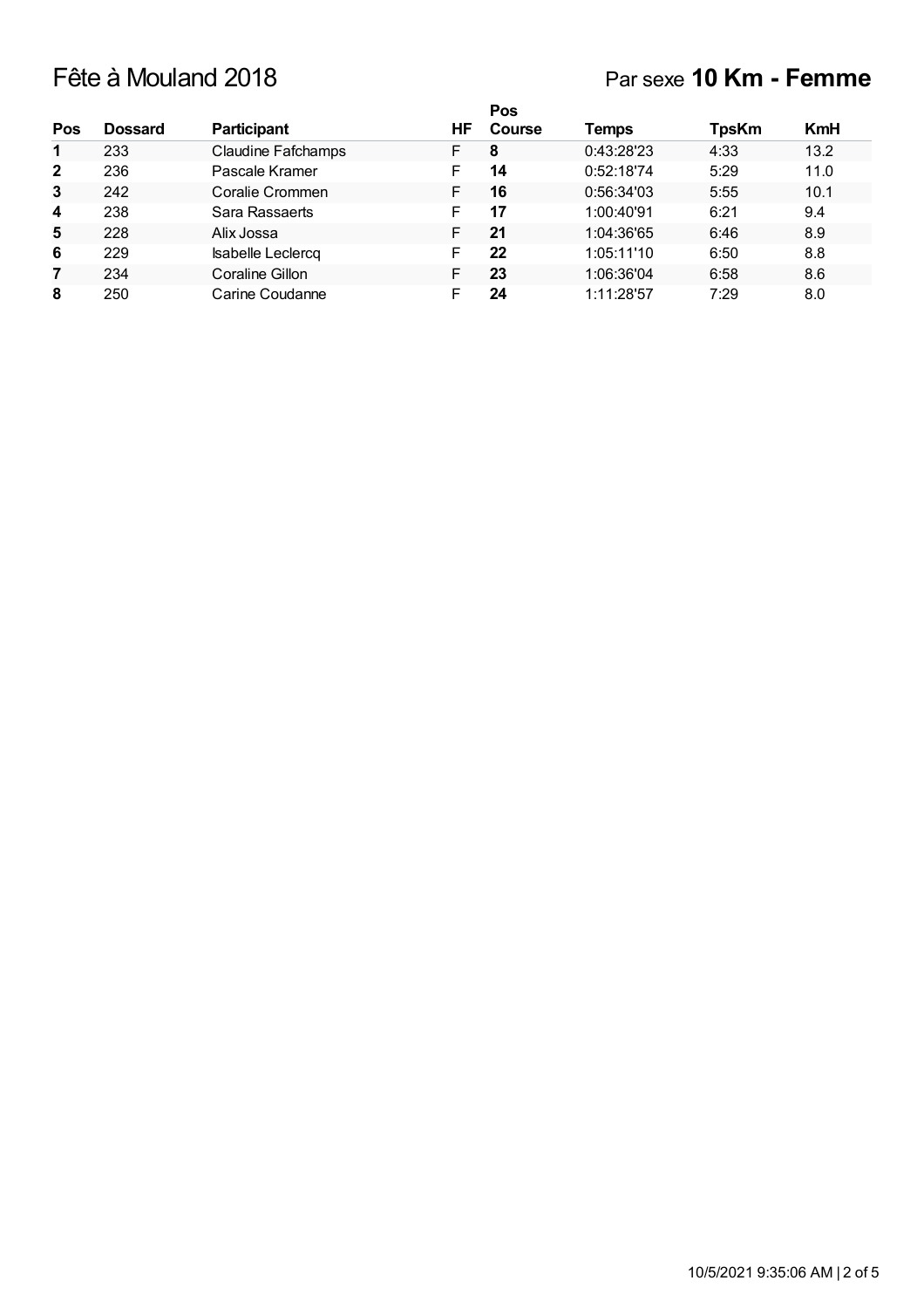## Fête à Mouland 2018 Par sexe **5 Km - Homme**

|              |                |                        |    | <b>Pos</b>    |              |              |            |
|--------------|----------------|------------------------|----|---------------|--------------|--------------|------------|
| Pos          | <b>Dossard</b> | <b>Participant</b>     | HF | <b>Course</b> | <b>Temps</b> | <b>TpsKm</b> | <b>KmH</b> |
| 1            | 112            | Christophe Nevens      | н  | 1             | 0:21:19'93   | 4:01         | 14.9       |
| $\mathbf{2}$ | 113            | Daniel Rouhart         | н  | $\mathbf{2}$  | 0:21:23'42   | 4:02         | 14.9       |
| 3            | 114            | Alexandre Bonsignore   | н  | 3             | 0:22:51'24   | 4:19         | 13.9       |
| 4            | 116            | Kevin Potargent        | н  | 4             | 0:24:47'16   | 4:41         | 12.8       |
| 5            | 127            | Hugo Gernez            | H  | 5             | 0:27:05'85   | 5:07         | 11.7       |
| 6            | 118            | Alex Van Gans          | н  | 6             | 0:28:29'79   | 5:23         | 11.2       |
| 7            | 119            | Younes Van Gans        | Н  | 7             | 0:28:31'71   | 5:23         | 11.1       |
| 8            | 117            | <b>Frederic Gretry</b> | н  | 8             | 0:29:19'13   | 5:32         | 10.8       |
| 9            | 122            | Hervé Frere            | Н  | 9             | 0:29:42'10   | 5:36         | 10.7       |
| 10           | 125            | Nicolas Absil          | н  | 10            | 0:29:43'60   | 5:37         | 10.7       |
| 11           | 130            | Eric Loneux            | Н  | $12 \,$       | 0:30:37'21   | 5:47         | 10.4       |
| 12           | 128            | Corentin Gernez        | н  | 13            | 0:31:09'23   | 5:53         | 10.2       |
| 13           | 120            | Christobal Aguiar      | н  | 16            | 0:31:21'98   | 5:55         | 10.1       |
| 14           | 115            | Cédric Jansse          | Н  | 17            | 0:33:51'01   | 6:23         | 9.4        |